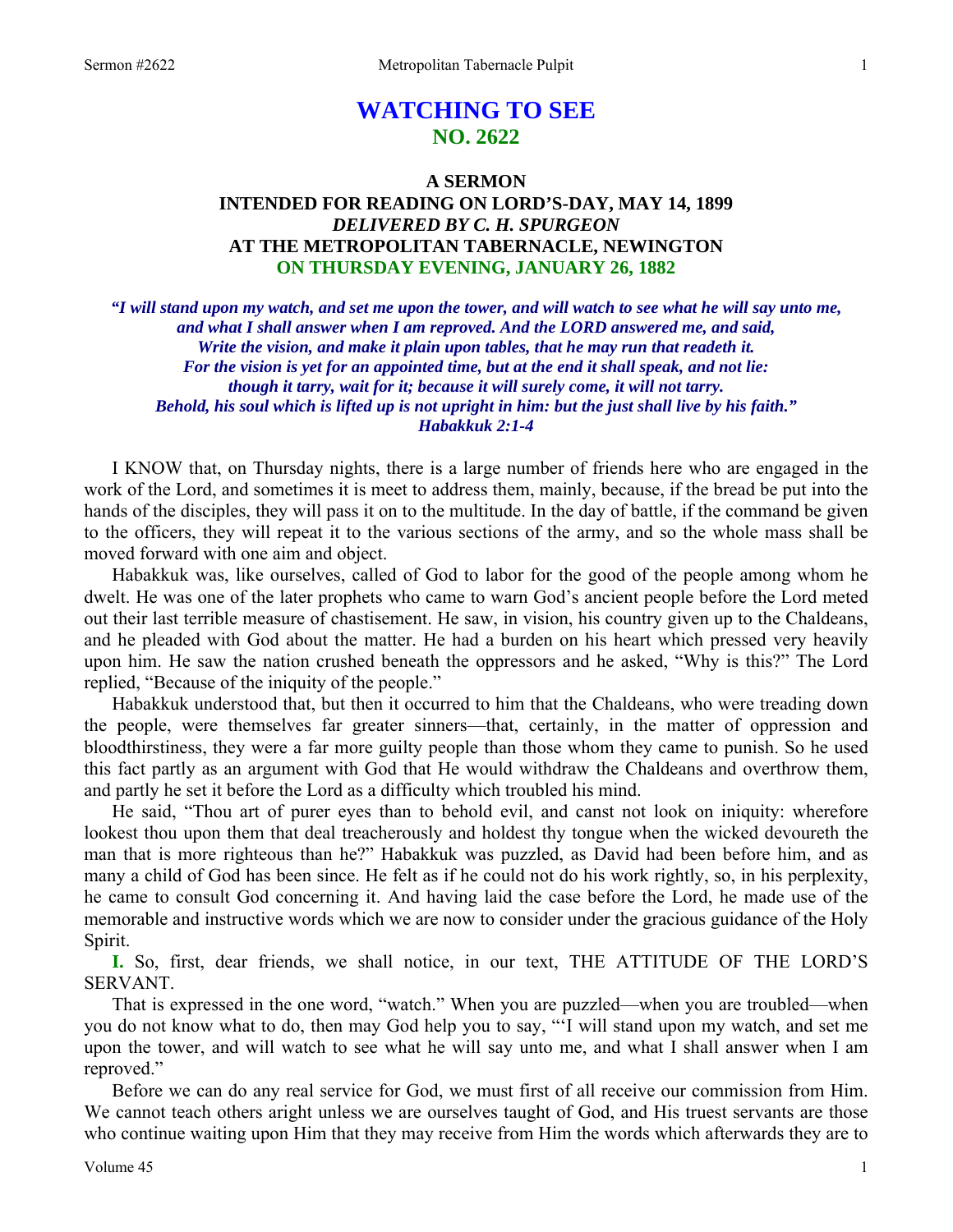speak in His name to the people. Habakkuk is a model to us in this respect. Troubled in heart, he resolves to set himself to watch his God and to listen for the message he is afterwards to deliver.

 We learn from him that the attitude of the Lord's servant towards God is, first, *an attentive attitude.* "I will stand upon my watch, and set me upon the tower, and will watch to see what he will say unto me." If we have a deaf ear towards our Lord, we must not marvel if He gives us also a dumb tongue. If we will not hear what God speaks, we may not expect to be able ourselves to speak in His name. Or if we do pour forth a flood of words, yet we may not expect that they will be such as He will approve and bless.

 O dear friends, if we would work for God in the right spirit, we must begin as Jesus did, of whom it was written in prophecy long before He came to the earth, "The LORD God has given me the tongue of the learned, that I should know how to speak a word in season to him that is weary: he wakeneth morning by morning, he wakeneth mine ear to hear as the learned. The LORD God hath opened mine ear, and I was not rebellious, neither turned away back." In the fullness of time, Jesus came forth and taught to others what he had thus learned in secret, and if we would teach others, we must first be ourselves taught by the Spirit of God.

 How much more we might know if we were only willing to listen to the Lord's messages! There is, in the Word of God, a voice which is often inaudible because we are so engrossed with other things. There is, also, the voice of the Christian ministry which oftentimes speaks to us, but it is like the cry of one in a wilderness, and it is not heard by us. There is, too, a voice in God's providence. How much the Lord says to his flock by every stroke of his rod and by every blessing of His daily providence! There is a voice from every grave—a message in every bereavement when friends are taken away. There are voices everywhere speaking to those whose ears are open.

 Above all, there is the blessed Spirit always waiting to communicate to us the things of God by that soft mysterious whisper which none know but those who are themselves spiritual, but which they know at once to be the very voice of God within their spirits. Brethren, we must be attentive. We must not allow a single sound from the Lord to escape us. Some men seem God must speak thunder and lightning before they will ever hear Him, but His true children sit at His feet that they may catch the slightest movement of His lips and not let a single syllable from the Lord fall to the ground. The attitude of the Christian worker must be one of attention.

 But next, it must be *a patient attitude*. Observe what Habakkuk says, "I will stand upon my watch." Not merely, "I will be upon my watch for a moment," but "I will take my place like a sentinel who remains on guard until his time of watching is over." Then the prophet puts it again, "I will set me upon the tower"—as if he took his position firmly and resolutely upon the tower, there to stand and not to stir till he had seen and heard what God the Lord would have him see and hear.

 Do you think, dear friends, that we are sufficiently resolved to know our Master's will? Do we frequently enough get upstairs alone and with our open Bibles search out what God would have us learn? And do we pray over the Word till we have wormed ourselves into the very heart of the truth—till we have eaten our way into it, as the weevil eats its way through the nutshell, and then lives upon and in the kernel? Do we do this? Do we set ourselves upon the tower, determined that we will not go forth to speak for the Lord till the Lord has spoken to us, lest we go upon a fool's errand, to deliver our own inventions, instead of proclaiming the message that comes from God Himself?

 Your attitude, my brother or my sister, if you are a servant of the Lord, is that of attention and patience.

 To which I may add that it is often *a solitary attitude.* "I will stand upon my watch." The church has gone to sleep, but "I will stand upon my watch." Like flocks of sheep, they lie all around us, the multitudes of souls for whom we have to care, but there are still shepherds keeping watch over their flocks by night, to whom the glory of the Lord is often revealed when the sheep perceive it not.

 The city lies wrapped in slumber and no sound is heard among her ten thousand sleepers, but there is one who knows no sleep, nor gives slumber to his eyelids, for he is the appointed watchman of the night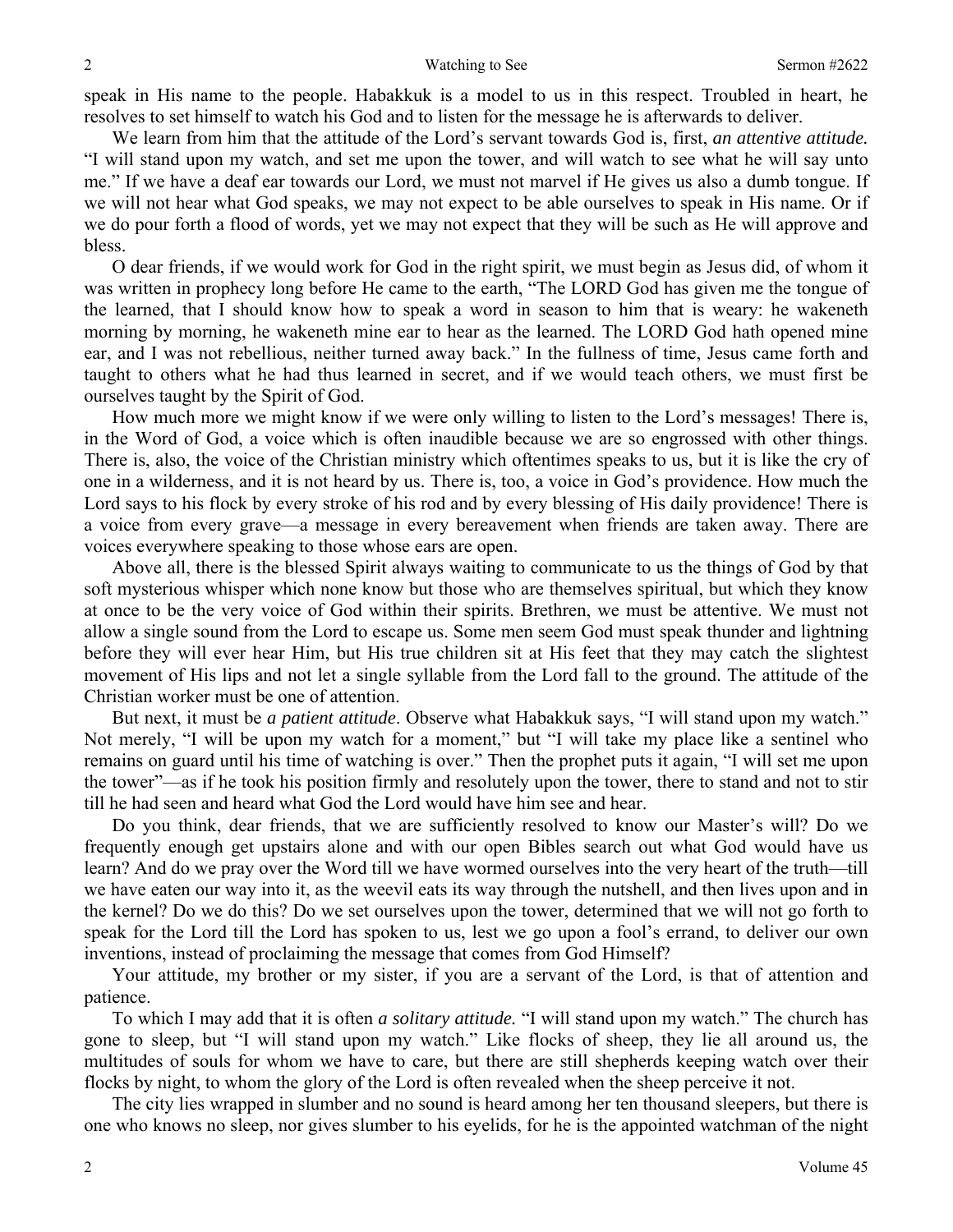and he keeps to his tower and sets himself in his place, firmly resolved that till the morning breaks, there shall be somebody to keep guard over the city.

 Well, sometimes, I say, that watchmen has to be quite solitary. O brothers and sisters, it would be better for us if we had more solitude! It often becomes needful to us because we cannot find kindred spirits that can watch with us a single hour. The higher you get up in the church of God, the more solitary you will be. For the sheep, there are many companions, but even for an under-shepherd, there are but few.

 As for that Great Shepherd of the sheep, the Chief Shepherd and Bishop of souls, the Good Shepherd, you know that His most favored apostles could not watch with Him even one hour, but He had to endure His terrible agony in Gethsemane alone. And such of His servants as He honors most will know best what is the meaning of Gethsemane, the olive press, and the solitude which often accompanies the stern watch that the faithful servant of God must keep.

 Never mind if all others around you say that you are hot-headed, and zealous, and enthusiastic, and foolish, and I know not what. Say to yourself, "*I* will stand upon *my* watch." What if they should think that you carry things much too far and have too much religion, or are too consecrated? Reply, "I will set me upon the tower, and will still watch, for that is my business even if I must attend to it all alone." The man who has God for his Companion has the best of company. And he that is a solitary watcher for the Most High God shall one day stand amidst yon shining legions of angels, and himself shine forth as the sun in the Kingdom of his Father. Expect, therefore, if you are a servant of the Lord, sometimes to have to watch alone—and be thankful for that position if God honors you by calling you to occupy it.

 Observe, further, that the attitude of the child of God who is called to be a prophet to his people—as I know that many of you are—is one in which *the mind must be entirely engrossed.* The true servant of the Lord thinks of nothing else than this—"I will stand upon my watch, and set me upon the tower, and will watch to see what the LORD will say unto me." He is wholly taken up with that one matter.

 Many of you have your secular callings to follow, but without neglecting them, you can still, in spirit, be watching and waiting to hear the voice of God, for God speaks to us not only when we are in the study, or kneeling in prayer by our bedside, but He has ways of talking with us while we are going along the road and so He makes our hearts to burn within us. He can speak with us in the thick of the greatest throng and perhaps, some of us were never more conscious of the voice of God than amid the rushing of ten thousand spindles, or in the midst of the crowded street.

 At such times, the noise and turmoil of this busy world have not been able to drown the gentle voice of God within our spirit. May you, beloved, be thus engrossed! If you intend to serve the Lord, give your whole soul to the learning of His truth and the hearing of what He has to say to you, that you may afterwards be able to tell out to others what you have yourselves been taught of God.

 Observe, also, that the prophet was *entirely submissive to the will of God.* He put himself into this attitude, that he might hear whatever God should say to him, and that his only thought, all the while, should be, "What shall I answer when I am reproved?" We need to be as much as possible like clean white paper for God to write upon. Our mind is often far too much occupied and too prejudiced to receive a clear impression of the will of the Lord.

 How many make up their mind as to what they will see in a text and so they never learn what the passage would teach them if it were allowed to speak freely to them. If you would serve God, say unto your soul, "I will stand upon my watch, and set me upon the tower, and I will give both my ears and all my heart to understand what God would have me know, and to learn what He would teach me." May this be the happy privilege of us all!

 The last remark I will make upon this first head is, that the attitude of the Lord's servant was *eminently practical*. The prophet did not watch and wait merely that he might know the secrets of the future, or be able to prophesy, or show his wonderful knowledge. No, but he wanted to know what he should answer when he was reproved. He knew that, when he went out into the world, men would begin to reprove him for being a prophet at all—they would rebuke him for his zeal and his earnestness, and he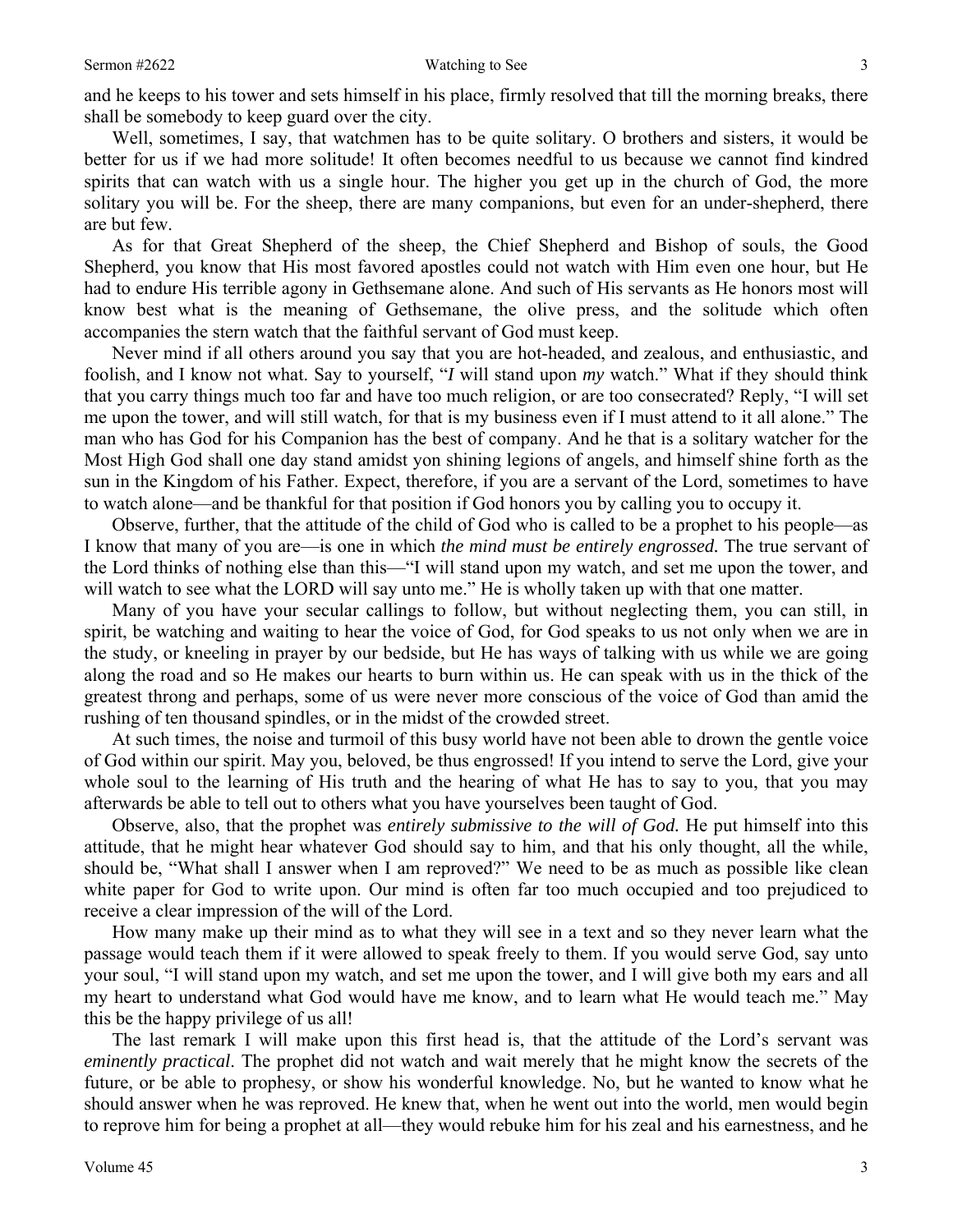waited that he might have the right answer to give, with meekness and fear, to all who opposed themselves.

 That should be your wish and mine, beloved, for, if we serve God faithfully, we are sure to meet with objectors. Well, if this opposition is only against us, it does not matter much, but alas! sometimes their critical and cruel remarks are against the truth itself, and worst of all, against our blessed Lord. In such a case it is well to have something with which we can stop the mouths of the snarling dogs. It is a blessing to have heard God's voice, for, if you repeat the message He speaks to you, even the echo of God's voice will break the rocks in pieces and cause the cedars of Lebanon to split in twain. There is nothing that can stand against the Word of the Lord.

 In the twenty-ninth Psalm, David says, "The voice of the LORD is powerful; the voice of the LORD is full of majesty" and if we have heard that voice, and know how, by the power of the Holy Spirit, to echo its mighty tones, they will strike the objector dumb. And even when he hates the truth, he will still be compelled to feel what force there is in it. So the servant of the Lord says, "I will watch and wait to hear what God will say to me, for then I shall know what to answer when I am rebuked and reproached for the truth's sake."

 This, then, is to be the attitude of the children of God. Get away to your watchtowers, brethren. Get away to your tower by the brook Jabbok and wrestle with the angel there. Get away to the top of Carmel and put your head between your knees, and cry unto the Lord until the heavens are covered with clouds, and the thirsty earth is refreshed with rain. "The effectual fervent prayer of a righteous man availeth much," but they who do not hear God's voice cannot effectually pray, for God will not hear their voice if they will not hear His. If we have been deaf to Him, He will be deaf to us. The communion necessary to prevailing prayer renders it absolutely essential that we should first set ourselves to hear the voice of God and then again it shall be said that the Lord hearkened to the voice of a man, for the man first hearkened to the voice of the Lord.

**II.** The second part of our subject is, THE WORK OF THE LORD'S SERVANT.

 We have seen what Habakkuk's attitude was. The next verse tells us about his work—"The LORD answered me, and said, Write the vision, and make it plain upon tables, that he may run that reads it." It was not long before the waiting prophet heard God speak, and if you and I wait upon Him, it will not be long before we hear something that will be worth our waiting for, and especially, we shall receive plain directions as to our duty.

 Habakkuk was, first, *to see the vision*. The first name for a prophet was, "a seer." You, my brother, cannot be a teller of the good tidings of salvation unless you are first a seer. Mind that you see well all that is to be seen. Use your eyes to the best advantage and ask to be able to see what God sets before you.

 It is curious how the different senses are mingled in these verses. Did you notice the expression in that first verse, "I will watch to see what he will say unto me"? When God speaks to us, we can hear with our eyes as well as with our ears. There is an inner sense which sees the meaning of the Lord's language, and the inner ear hears the very tones in which that meaning is expressed. So, the prophet was first to be a seer*—*he was to wait to see what God would say unto him.

 Then, next, he was to "write the vision," that is, *to make it known*. And beloved, when you and I have seen or heard anything which God has revealed to us, let us go and write it down or make it known by some other means. God has not put the treasure into the earthen vessel merely for the vessel's own sake, but that the treasure may afterwards be poured out from it, that others may thereby be enriched.

 You have not been privileged to see, merely to make glad your eyes and to charm your soul—you have been permitted to see in order that you may make others see, that you may go forth and report what the Lord has allowed you to perceive. God does not usually favor His servants with visions that they may keep them to themselves.

 Paul did for fourteen years hide one that he saw, but he was obliged to let it out at last, and I suppose that, if he had had more visions, he would not have been able to keep that one concealed so long. John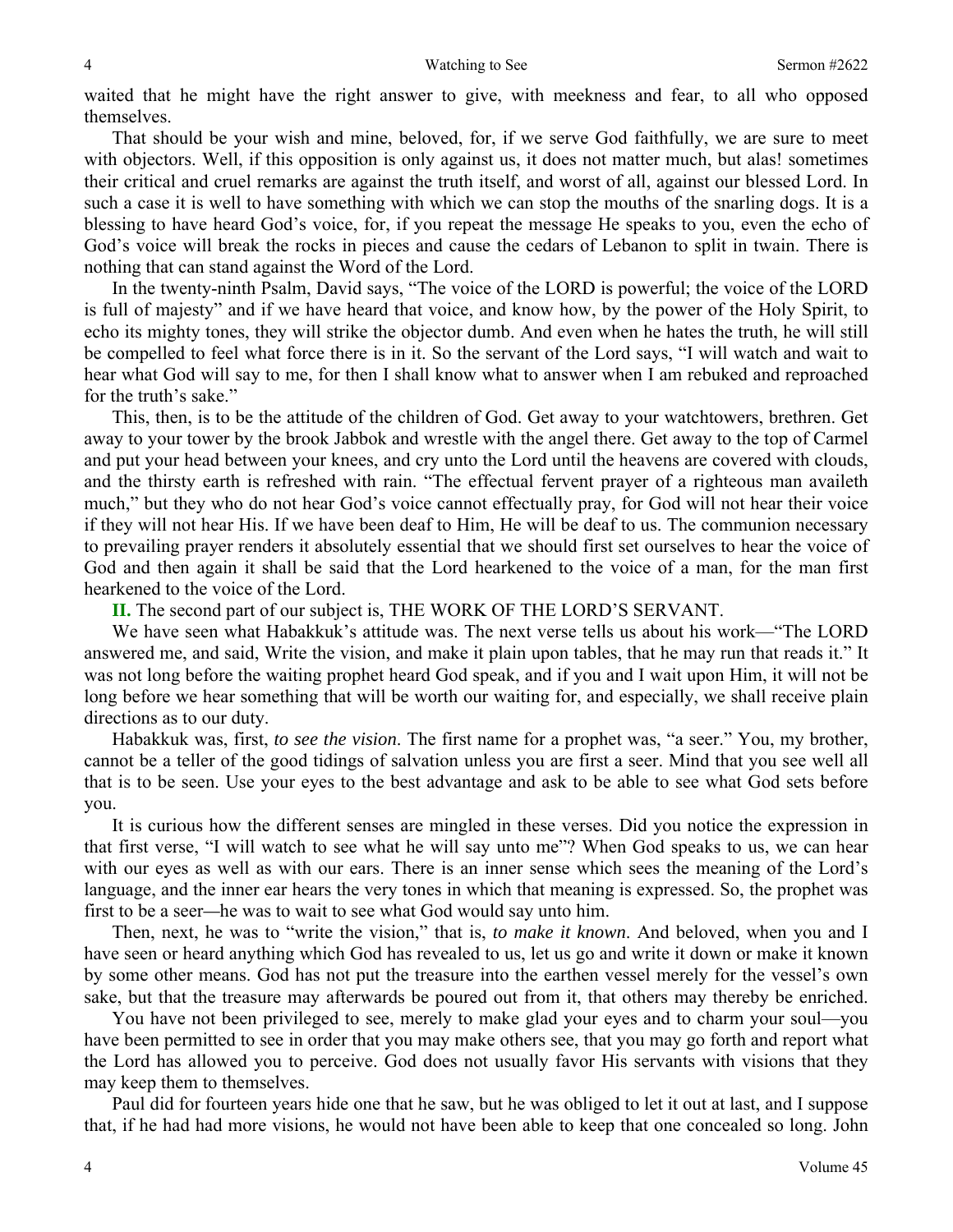no sooner became the seer of Patmos than he heard a voice that said to him, "Write." He could not speak to others, for he was on an island where he was exiled from his fellows, but he could write—and he did. And often, he who writes, addresses a larger audience than the man who merely uses his tongue.

 It is a happy thing when the tongue is aided by the pen of a ready writer and so gets a wider sphere, and a more permanent influence than if it merely uttered certain sounds, and the words died away when the ear had heard them. The first thing which you have to do, if God has called you to serve Him, is, after hearing what He has said to you, to make it known to somebody else—"Write the vision."

 And take care, dear friends, that, in the spreading of the truth, you *use as permanent a means of doing so as you can*. "Write the vision," that is to say, if you cannot write with a pen, if you have not that special gift, yet write it on men's hearts. Do not merely speak it, but seek to reach the inmost soul of your fellow beings and by the power of the Holy Spirit, write the truth there. God help you not merely to sound it in their ears, but to write it on the fleshy tablets of their heart, and to leave the truth deeply engraved upon their memory!

 I have sometimes been greatly favored in this way. Indeed, it has often been the case, for I almost daily meet with persons who say, "We remember hearing you preach more than twenty years ago, and we remember what you said." And they will quote something which they then heard. I remember visiting, in one of our hospitals, a man who had heard me years before, and he said to me, "While I was lying here, one night, I thought I heard the very tones of your voice"—and he told me some similes that I had used when he listened to me.

 I am glad to be successful in producing permanent impressions upon my hearers. I wish I could be more so. Mr. Jay used to say that in preaching, we must say things that will "strike and stick." It is well when we can do so and I urge you, who are the servants of the Lord, to mind that, when you teach the truth, you so teach it that it shall be permanently learnt under your instruction. "Write the vision...upon tables."

 Then the next duty of the servant of God is to "*make it plain*." I have sometimes thought that certain ministers fancied that it was their duty to make the message elaborate, to go to the very bottom of the subject and stir up all the mud they could find there, till you could not possibly see them, nor could they see their own way at all. I could not help, the other morning, comparing some preaching to a boy who was in front of me, one summer's day, wanting a penny, and sweeping the crossing for me in such a fashion that he enveloped me in clouds of dust in order to clear my way!

 Have I not seen preachers do just the very same thing? They tell people all the difficulties they have discovered in the Bible—which difficulties most of their hearers would never have heard of unless their ministers had told them—and they raise a cloud of dust in order to make a pathway for a poor troubled soul! We would rather that they let the dust lie still, for we ourselves raise enough dust without their help.

 "Write the vision, and make it plain." I suggest that as a motto to you who preach in the open air and to you who speak in the lodging houses or anywhere else. "Make it plain." It is wonderful how plain we must make the Gospel before some people will be able to understand it. They have no idea what we mean by many of the expressions that we use. The most common language among Christians is often an unknown dialect to worldlings—they cannot make head or tail of it. You and I, speaking together of our Christian experience, perfectly understand one another, but if we were to say the same things outside to the majority of the people, we might just as well preach to them in Dutch.

 If you have a loaf of bread and you want to feed a hungry child with it, it is hopeless to try to put that loaf of bread inside the child just as it is. Crumble it up, brother, crumble it up as small as ever you can. And pour over it some of the nice warm milk of your own hearty love—and in that way the child and the loaf will come into contact before long. There is no way of getting many great truths in the lump into most people's minds—we must break them up into small pieces, or to use the words of the text, when we "write the vision," we must "make it plain."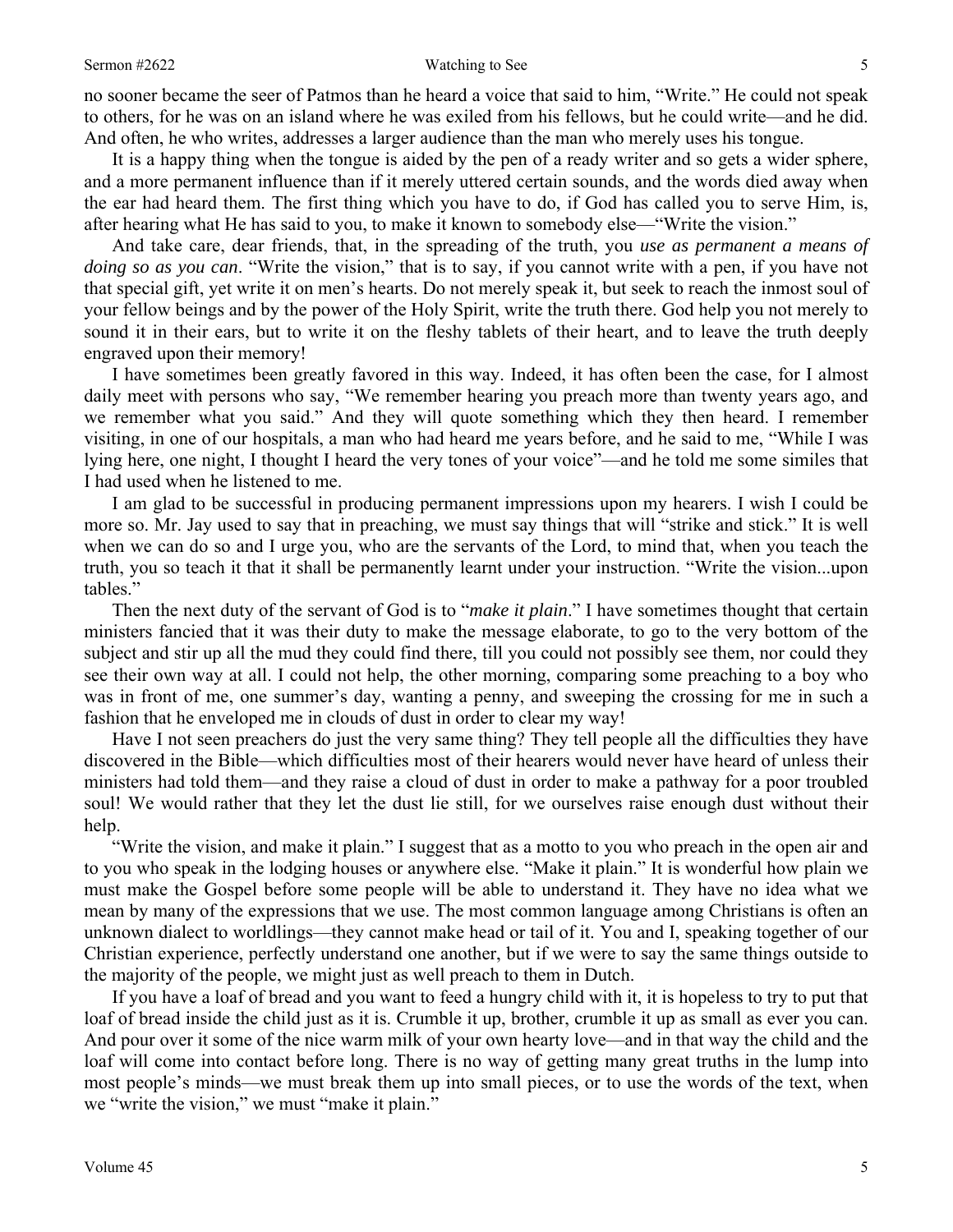Another important point is to *make it practical.* I have heard this text misquoted a great many times, "that he that runs may read it." Kindly look at the passage and see whether that is correct. It does not say, "that he that runs may read it," but it does say, "that he *may* run that readeth it." That is a different thing and that is what we want to see.

 But I have known some people who have had the Gospel delivered to them and they have slept that heard it. There has been something about the prophet's very tone, and voice, and manner that has tended to fill the ears with somniferous influences. "Ah!" said one to me, "I cannot help believing in mesmerism and so would you if you could see how our minister mesmerizes the people all round the gallery every Sunday. They can sleep soundly enough after he has been preaching a little while."

 Now, dear brethren, if we want to do any good to our fellow creatures, we must hear God's voice ourselves, and that will not send us to sleep, but it will wake us up. and then we must go and tell the people very plainly what we have heard, and also tell it to them so earnestly "that he may run that readeth it."

 I believe that I could easily make some of you run if I were to take up a telegram from the table and read, "Mr. So-and-So's house is on fire. He is requested to hurry home as fast as possible." Away he would go down the aisle as soon as the words were out of my lips. You see, that message is something that concerns him personally, something that may mean great peril to his property, so he runs that reads it, or hears it read. I wish I could always preach about the wrath to come in such a way that every unsaved man who heard me would take to his heels and run for his life from the City of Destruction. Or that I could so speak about the glories of heaven and the preciousness of Christ, that men would straightway run to Him, even to the Holy One of Israel, whom God has glorified.

 Let us always try to write on men's hearts in a good running hand, that he that reads the message may at once begin to run to escape from judgment and to find the Savior and to enter into eternal life.

There, child of God, is your attitude, and here is your work.

**III.** Now, in the third place, the next verse brings out our difficulty, that is, THE TARRYING OF TRUTH, "for the vision is yet for an appointed time, but at the end it shall speak, and not lie: though it tarry, wait for it; because it will surely come, it will not tarry."

 We preach a Gospel whose chief glory lies in the future. The blessings which we proclaim have a most important bearing upon the present, but the stress and emphasis of them relate to the future, and hence it is that, oftentimes, men reject our testimony because, to them, the time is not yet, or they doubt its truth, because they do not at once see the results produced which we foretell.

 Brethren, *every promise of God's Word has its own appointed time of fulfillment* and every doctrine or privilege has its own allotted hour. There is an election of grace, but we shall not know all who are included in it till we shall meet the whole company of the faithful at the right hand of God. There is a redemption by blood, but the fullness of that redemption will not affect these mortal bodies until the trumpet of the resurrection has sounded out its mighty blast over land and sea. Then shall we see how Christ has redeemed the bodies as well as the souls of His chosen ones. Take any blessing that you please and the same rule applies. Although there is much in the covenant of grace to be enjoyed today, there is much more that is yet to come.

 Still the servant of God is a prophet. He says, "Believe on the Lord Jesus Christ, and thou shalt be saved"—that is a prophecy. He says, "Cast thy burden upon the Lord, and he shall sustain thee"—that is a prophecy. He says, "They that trust in the LORD shall be as Mount Zion, which cannot be removed, but abideth forever"—that is a prophecy. He says, "The hour is coming, in which all that are in the graves shall hear his voice, and shall come forth; they that have done good, unto the resurrection of life; and they that have done evil, unto the resurrection of damnation"—that is a prophecy. And the testimony of Jesus is still the spirit of prophecy and each prophecy has an appointed time in which it will be fulfilled.

 And further, *it is absolutely certain to be fulfilled*. There is no word which God's servant rightly speaks for his Lord which will not come true. Ye have not followed cunningly-devised fables and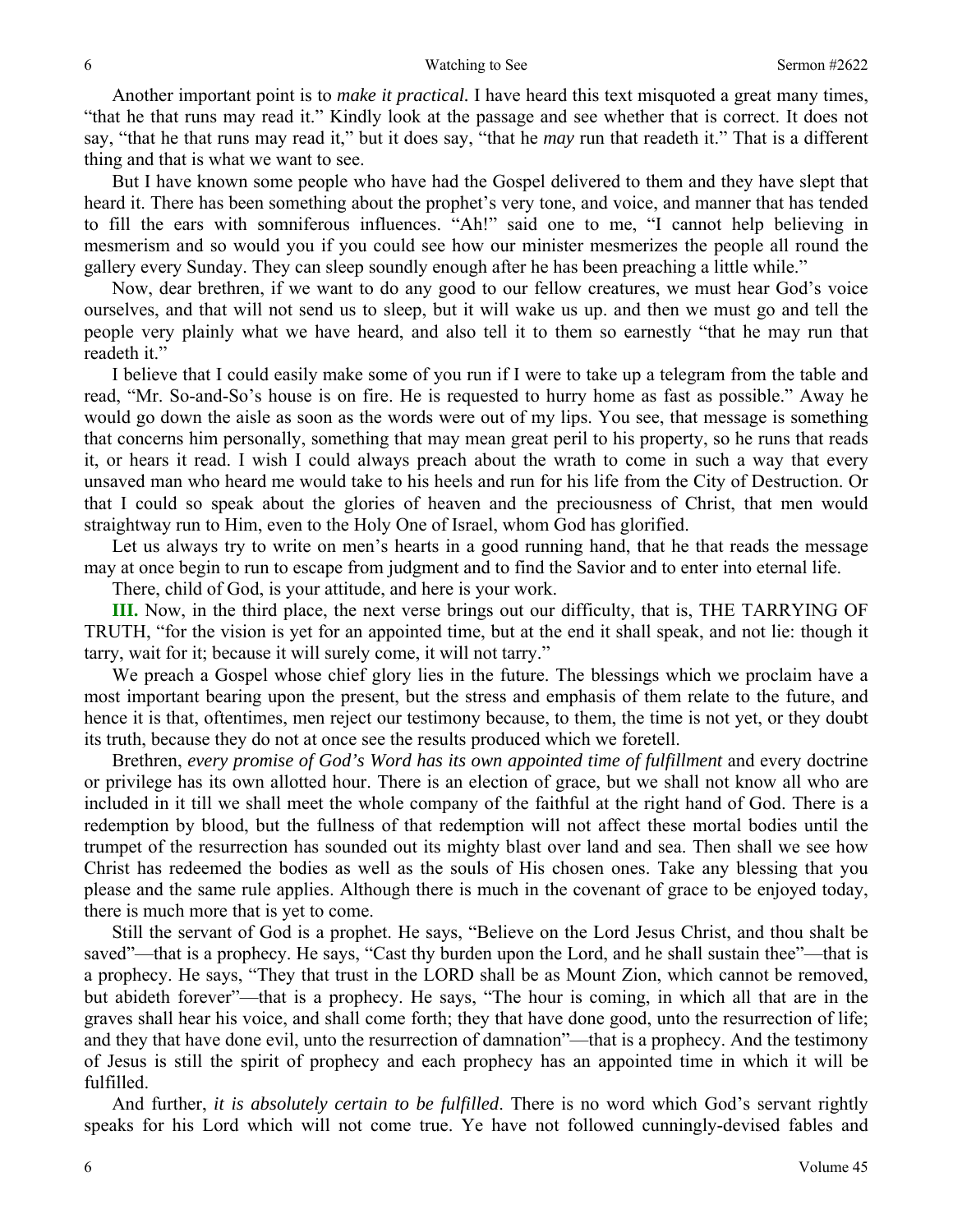therefore you need not speak your Master's message as though you were old wives rehearsing the gossip of a country village. You are telling what God the Holy Ghost has revealed in the Word and applied to your own soul—therefore, tell it boldly.

 Now, then, you are ambassadors for Christ, as though God did beseech sinners by you, and you are to go and pray them, in Christ's stead, to be reconciled to God. Do you not see, dear brethren, the position you are to take up? May you be helped to take it up! You are a prophet and your prophecy has a time for fulfillment—and it is absolutely certain to come to pass.

 But *sometimes, it apparently tarries*. You tell men of the blessedness that comes of true religion and they say, "There is such-and-such a believer who is very sorrowful." "Oh, yes," you reply, "in his case, the vision is tarrying." "There is such-and-such a child of God who does not enjoy the light of the Lord's countenance." Just so. We did not say that he always would, but we do say that he will, one day, walk in the light.

 "Ah!" says one, "I have been seeking the Lord for years, but I have not obtained peace and comfort yet." Just so—He did not promise that you should obtain the blessing immediately. It may be that, for a while, you shall "walk in darkness, and see no light," to test your faith. But though the vision may seem to tarry, it will not really tarry—it will come in God's good. time.

 Oh, how often have you and I, struggling to live by faith and to glorify God, geo into a maze and we have said, "We shall get out of it." But we did not get out of it for a long time. "Oh!" we have said, "surely God will deliver us." Yet, for a while, He did not deliver us. We even got into still worse trouble than before and then the arch-enemy began to whisper,

#### *"The Lord hath forsaken thee quite; Thy God will be gracious no more"—*

and what little faith we had, began to waver, for we said, "We did not think that we should be tried thus. We thought we should come out of the darkness much sooner than this." But now, brothers, in looking back upon those past exercises and experiences, what do you say of them? Did the Lord tarry, after all? "Well," you reply, "He tarried as I would like Him always to tarry.

### *"'He hid the purpose of His grace, To make it better known.'"*

 He allowed the clouds to collect more thickly, to give all the heavier shower of blessing by-and-by. He did permit me to begin to sink, He did let me nearly go down, but it was only to make me know how weak I was, that I might the more firmly cling to His hand when He plucked me out of the waves and bade me stand still by His side."

 I can personally say, at the present moment, that I should not like to have had one ache less, or one depression of spirit less, or one affliction less of any sort. I would rather not have any more—as everybody says—but yet I am glad that my "rathers" count for nothing with God, and that I have not any permission or need to manage for myself. How much better everything is arranged by Him!

 As for the past, it is all right, and blessed be His holy name, it has been so right that it could not be better. It has not only been good, but it has been better. Yea, it has been best of all. So shall every child of God find it. You may say, "This life of faith is hard. This hanging on so long, almost by one's eyelashes—will it not soon come to an end?" The end will come at the right time.

#### *"God is never before His time: He is never too late."*

 Remember how Israel went out of Egypt at the appointed time? It is written, "And it came to pass the self-same day, that the LORD did bring the children of Israel out of the land of Egypt by their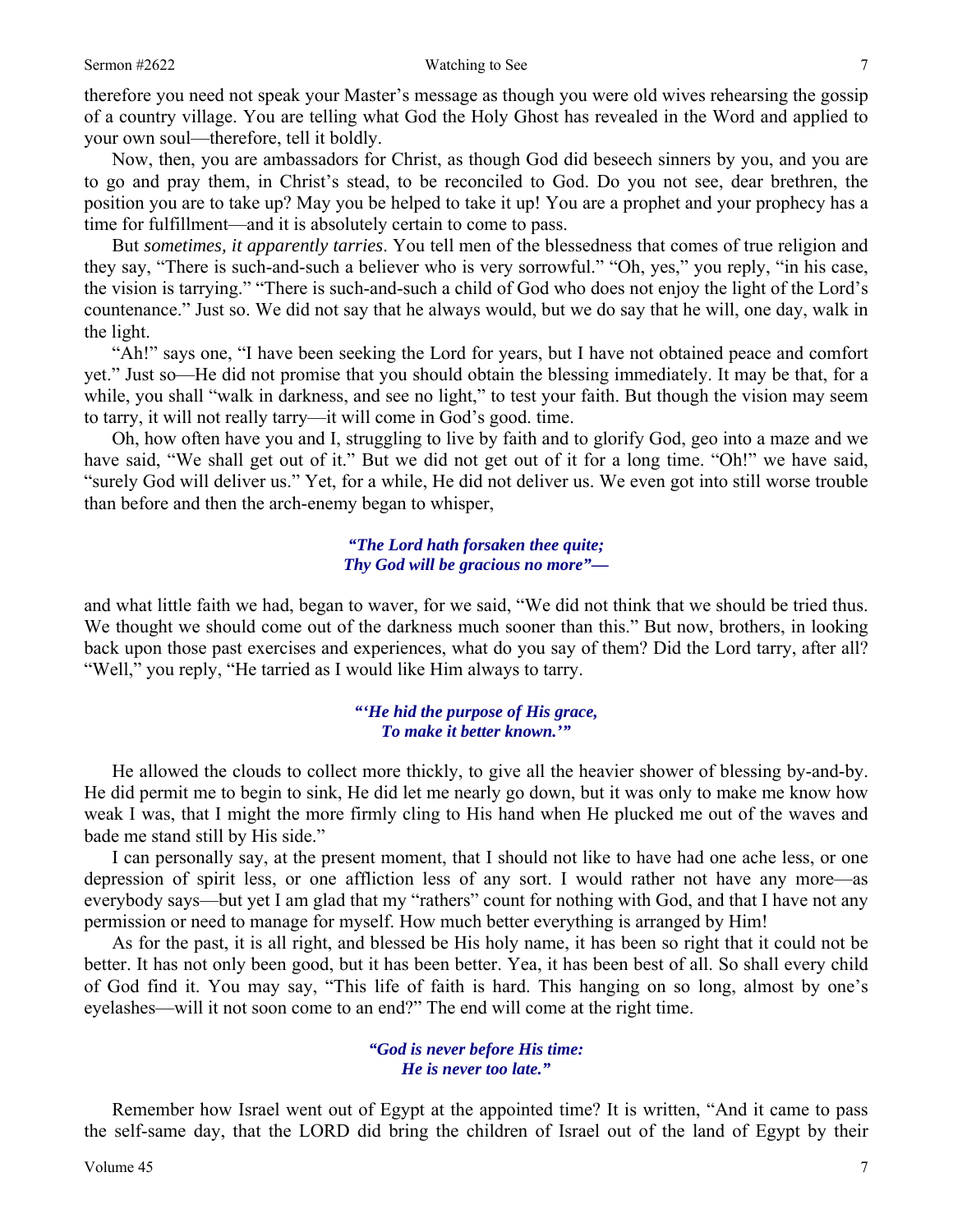armies," and on that self-same day when infinite wisdom and infinite grace shall know that it is better for you to be delivered, you shall be delivered to the praise of the glory of God's grace.

**IV.** The fourth verse gives us our last point, but I will only just hint at what I would have said if there had been more time. THIS TARRYING OF TRUTH BECOMES A TESTING OF THE PEOPLE, because that Gospel which we are to tell, does not bring forth all its fruit at once to those who hear us. What then? Why, this is the winnowing-fan, this is the sieve, this is the way by which God discerns between the righteous and the wicked.

 As for the wicked man, he says, "I do not see any present good coming out of religion. Look at that poor, miserable, sighing, groaning, poverty-stricken Christian over there. What good has it ever done to him? I do not believe in it." Just so. Now we know who and what you are, for our text says, "His soul which is lifted up is not upright in him." He is so proud that he judges God's Word and condemns it. He will not have Christ to reign over him. He will not believe God. He will not wait for God and the reason is that his soul is not upright in him. Follow him home and you shall see, in his life, that his soul is not upright in him.

 The man who judges God is one whom God will judge, and who shall not be able to stand in the day of judgment. I will not say that every man who rejects Christ is necessarily immoral, but I will say that, in nine cases out of ten, it is so, and that when you trace an infidel's life, there is something there that accounts for his infidelity. He wants a coverlet on his unbelief for that is something he has good need to cover. There is something about his daily walk that does not agree with holiness—some darling sin that spoils his hope of being saved as a Christian. So he tries, as much as he can, to get a hope out of falsehood, out of contradicting God. "His heart is not upright in him."

 But how does this test discern the righteous? Why thus—"The just shall live by his faith." You know that a Christian, a holy man, a just man, a justified man talks thus—"Yes, if God has spoken anything, it is true. If God has said that, it will be fulfilled. I will wait. Troubles may multiply, cares may come like a deluge, but I will wait. I am sure that God is true, and I will wait and watch for the unfolding of His purposes. Though He slay me, yet will I trust in Him. I will never give up reliance upon Him." Now, that man is a just man, and that is the man who will live. It is always well when these three things go together—righteousness, faith, life. They ought not to be found apart. They should always be together.

 "The just man"—that is, the righteous man—"shall live." Ah! there is no true life without that righteousness. "Shall live by his faith"—and there is no true life without faith and no true righteousness without faith. These three go together—may we all have them, and may it be your joy and mine to keep on telling others what God has revealed to us, that we may thus gather out His own believing people, His elect and redeemed ones, while the graceless will, perhaps, despise and hate what they may see and so will ripen for the flames of hell! God grant, of His grace, that they may yet be delivered, for our Lord Jesus Christ's sake! Amen.

### **EXPOSITION BY C. H. SPURGEON**

## *HABAKKUK 2:1-11*

**Verse 1***. I will stand upon my watch, and set me upon the tower, and will watch to see what he will say unto me, and what I shall answer when I am reproved.* 

 "I shall look to God and I shall also look to myself. There shall be an expectation as I gaze upward to my Lord and there shall also be an examination as I look within at my empty, guilty, good-for-nothing self."

**2.** *And the LORD answered me, and said, Write the vision, and make it plain upon tables, that he may run that readeth it.*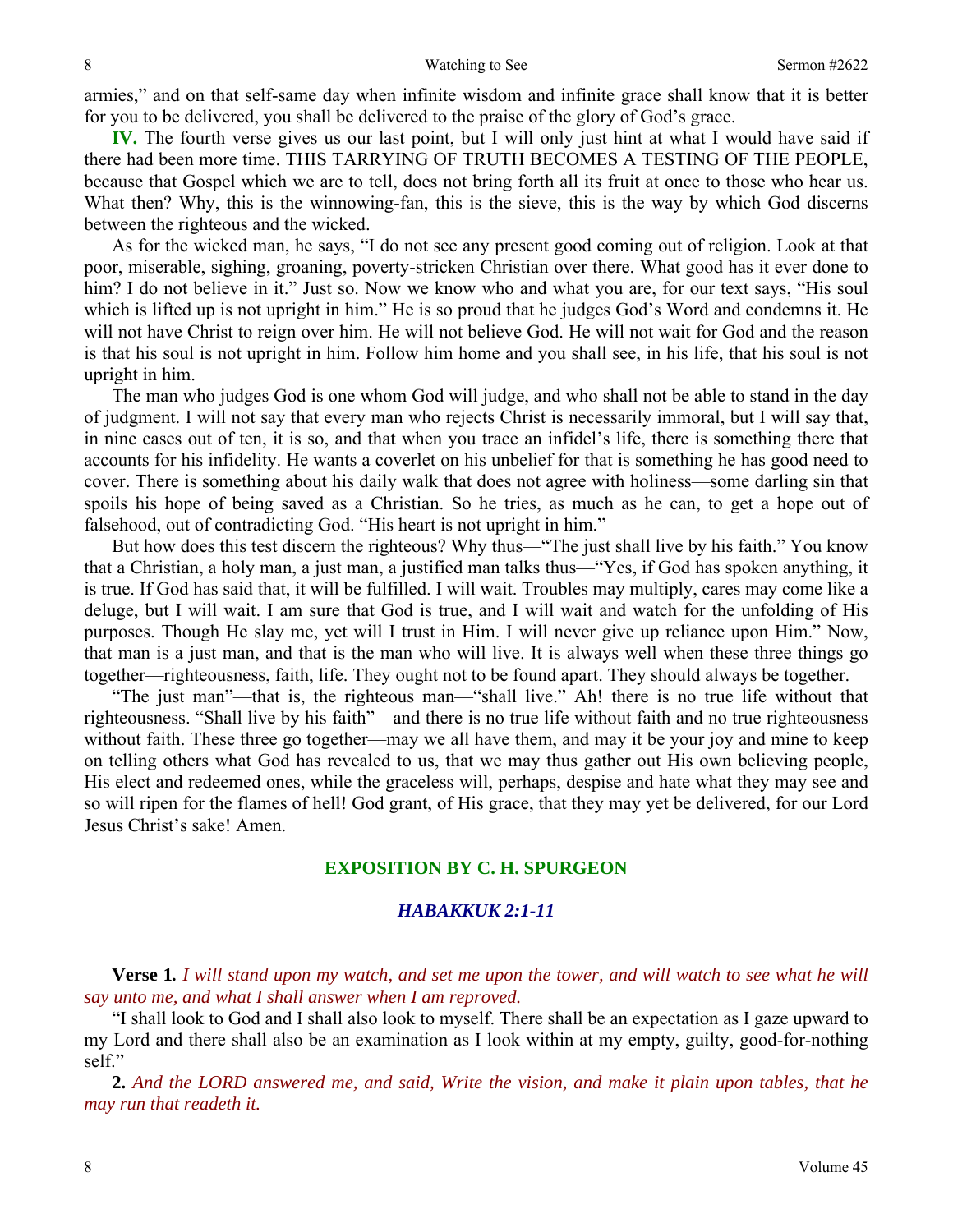The prophets were accustomed to write their messages upon wax tablets and the Lord bade Habakkuk thus write what he had seen. God would have both His law and His Gospel plainly revealed to men so that they might know and understand His will. Paul wrote to the Corinthians, "We use great plainness of speech." And the Lord would have all His servants do likewise. It is not for us to bury the Gospel under a mass of fine words, but to set it forth in the simplest and clearest possible language—for it is not the power of human words that God blesses, but the truth itself as it is applied to the heart by His Spirit.

**3.** *For the vision is yet for an appointed time, but at the end it shall speak, and not lie: though it tarry, wait for it; because it will surely come, it will not tarry.* 

 Is that a contradiction –"Though it tarry...it will not tarry"? No. To us it appears to tarry, but in God's way of reckoning, it does not really tarry. To our impatient spirits it seems long in coming, but God knows that it will not be a moment beyond the appointed time.

**4.** *Behold, his soul which is lifted up is not upright in him: but the just shall live by his faith.* 

 This grand text was quoted by Paul when he wrote his epistles to the Romans, the Galatians, and the Hebrews. It proves that Old Testament saints understood New Testament life. David and Abraham lived by faith, even as Paul and Peter and the other apostles did.

**5.** *Yea also, because he transgresseth by wine, he is a proud man, neither keepeth at home, who enlargeth his desire as hell, and is as death, and cannot be satisfied, but gathereth unto him all nations, and heapeth unto him all people:* 

 This was spoken of the Chaldeans, an ambitious nation so exceedingly greedy that it seemed as if the whole world would not be large enough to satisfy their voracious appetite. Their great kings enlarged their mouths like Gehenna and they seemed as insatiable as the very jaws of death itself. They heaped up nation upon nation to make a huge empire for themselves.

**6.** *Shall not all these take up a parable against him, and a taunting proverb against him, and say, Woe to him that increases that which is not his! how long? and to him that ladeth himself with thick clay!* 

 That which is said of ambition may also be said of covetousness. What an idle task it is for a man to go on perpetually hoarding—heaping together more than he can possibly enjoy, as if it were made for nobody but for one man, and he must grasp all the wealth of the world. There is scope enough for the loftiest ambition when you seek the nobler joys of grace. There is room for a sacred covetousness when you "covet earnestly the best gifts," but in every other respect may these two things—ambition and covetousness—be ever thrust far from us!

**7.** *Shall they not rise up suddenly that shall bite thee, and awake that shall vex thee, and thou shalt be for booties unto them?* 

 So it happened to Chaldea that the nations which they had spoiled, by-and-by grew strong enough to take vengeance upon them, and to spoil them in their turn. Usually, when men do wrong, it comes home to them sooner or later. The chickens they hatch come home to roost—at night, at any rate, if not before. Towards the end of life, a man begins to gather the fruit of his doings, or, if he does not reap it in this world, certainly he will in the world to come.

**8-9.** *Because thou hast spoiled many nations, all the remnant of the people shall spoil thee; because of men's blood, and for the violence of the land, of the city, and of all that dwell therein. Woe to him that coveteth an evil covetousness to his house, that he may set his nest on high, that he may be delivered from the power of evil!* 

 He fancies, when he gets rich by oppressing others, that he will himself rise out of harm's way. He says that he will make the main chance sure. He who has plenty of gold fancies that he will be able to preserve himself from sorrow, but this is what God has to say about that matter—

**10-11.** *Thou hast consulted shame to thy house by cutting off many people and hast sinned against thy soul. For the stone shall cry out of the wall, and the beam out of the timber shall answer it.*